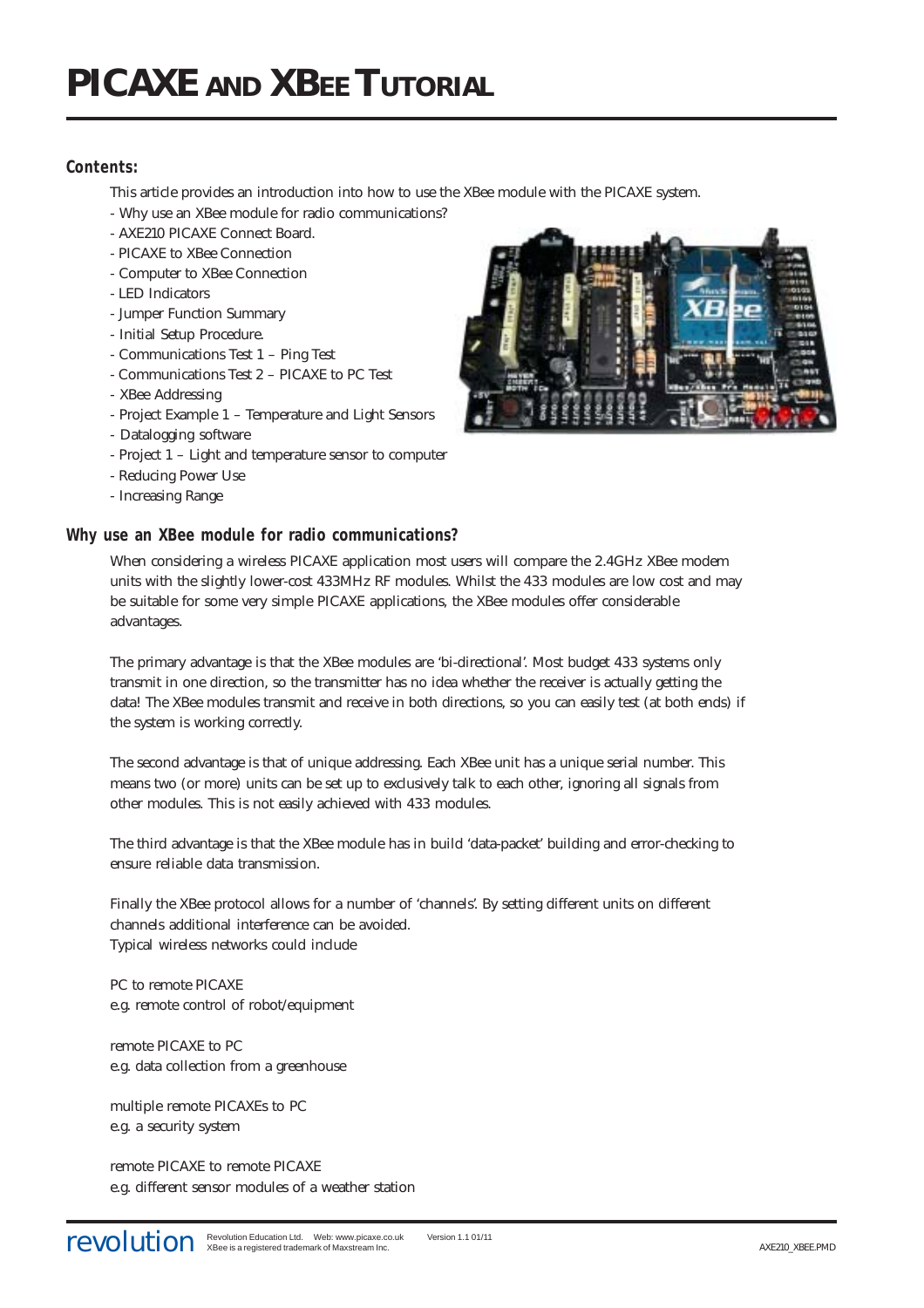#### **AXE210 PICAXE Connect Board.**

This tutorial assumes that you have already purchased and assembled two PICAXE 'AXE210 Connect' boards. Details on how to assemble these boards are provided in the separate datasheet AXE210.pdf, available from www.picaxe.co.uk

The PICAXE 'AXE210 Connect Board' has been designed to allow two modes of use:

- as a PICAXE to XBee wireless modem interface (PICAXE chip inserted)

- as a computer to XBee wireless modem interface (MAX3232 chip inserted)

This allows, for instance, a sensor connected to a PICAXE chip (on one AXE210 board) to transmit data to a second AXE210 board that is directly connected to a computer – allowing the remote data to be displayed and recorded on the computer screen!

#### **Important Note:**

When used as a PICAXE interface the PICAXE chip is inserted in the 18 pin socket. When used as a computer interface a MAX3232CPE chip is inserted in the 16 pin socket. **Never** insert both the PICAXE chip and MAX3232 chip at the **same** time!

# **PICAXE to XBee Connection**

When a PICAXE chip is inserted in the 18 pin socket the following connections are made:

PICAXE output B.7 is connected to the XBee transmit pin (via jumper J1). PICAXE output B.6 is connected to the XBee sleep pin (via jumper J4) PICAXE input C.7 is connected to the XBee receive pin.

Therefore data to be transmitted by the XBee module can be output via the PICAXE command serout e.g.

**serout B.7,T2400,("Data")**

Data received by the XBee module can be processed by the PICAXE command serin e.g.

**serin C.7,T2400, b1**

As the PICAXE operates at 5V, whilst the XBee operates at 3.3V, the output pins from the PICAXE are interfaced to the XBee via a simple potential divider arrangement.

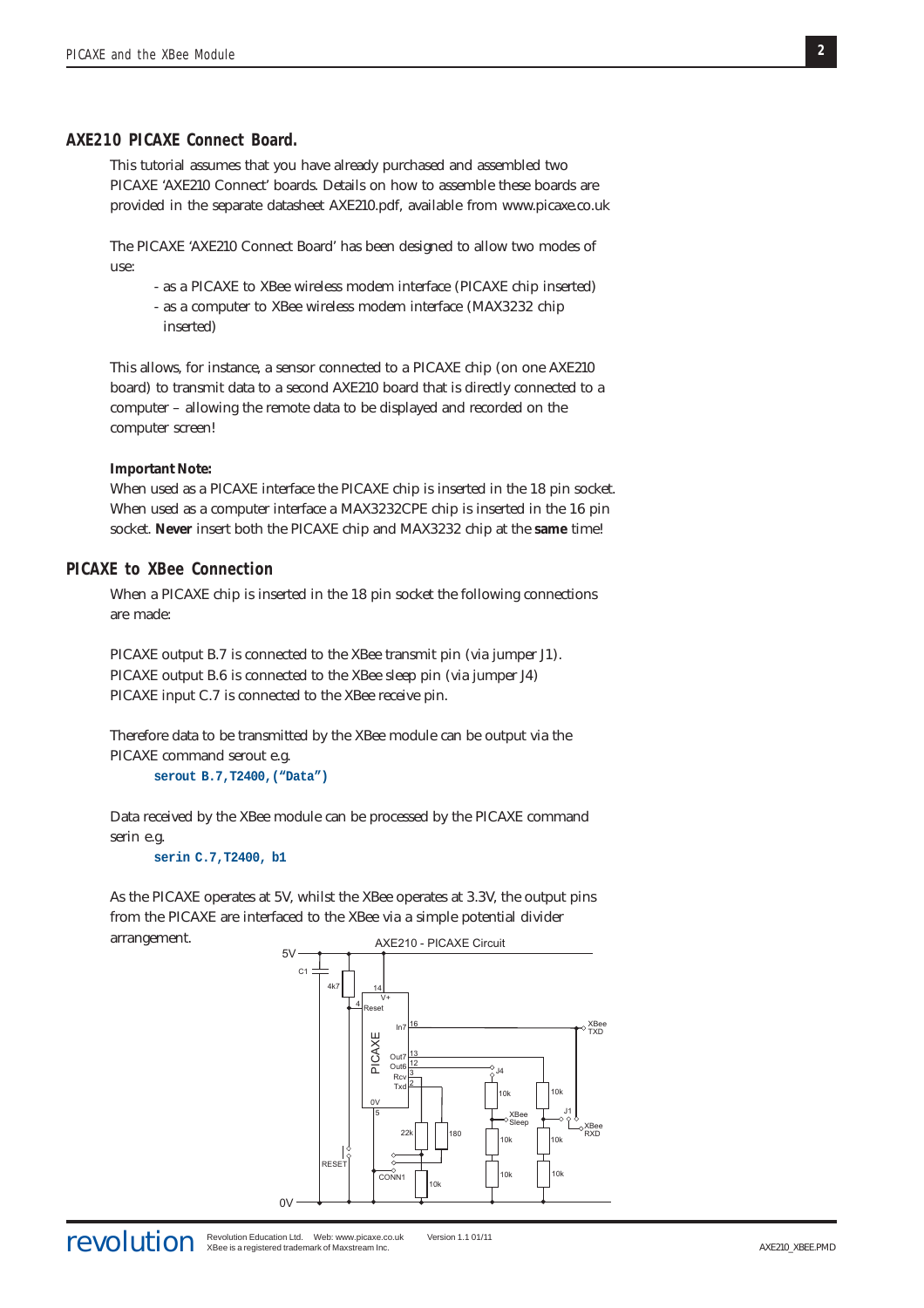## **Computer to XBee Connection**

When a MAX3232 chip is inserted in the 16pin socket the XBee module is connected (via the download cable) directly to the computer serial port. Therefore data can be transmitted from/received by the computer. The XBee module can also be configured via use of the Programming Editor XBee Wizard or configuration commands (see XBee Manual for more details).

If your laptop computer does not have an old style 9 pin serial port you will require the AXE027 USB cable.

Remember - never insert both the PICAXE chip and MAX3232 chip at the same time.



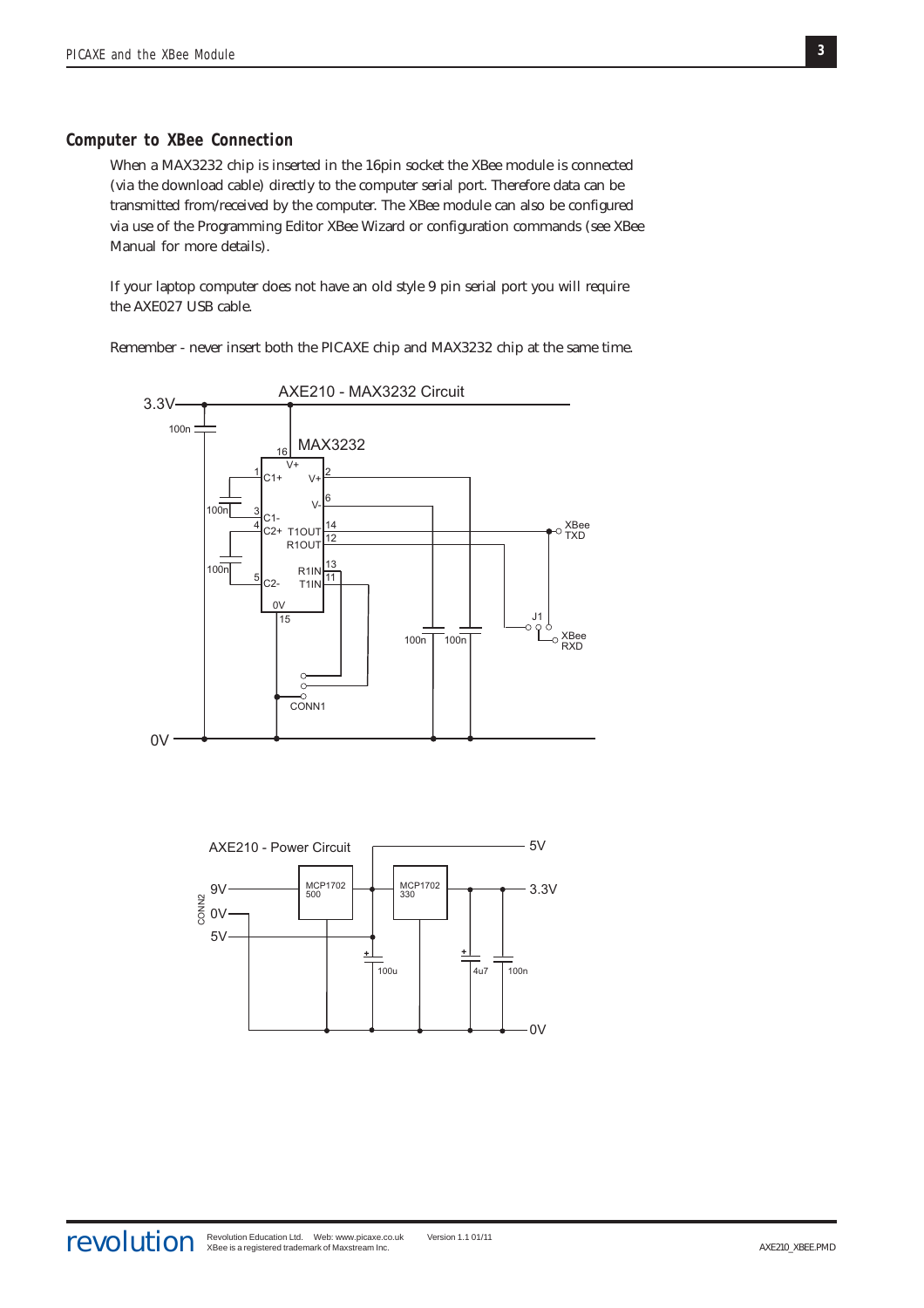## **LED Indicators**

The AXE210 board has three LED indicators.

| <b>RSSI</b>   | connects to the XBee RSSI pin (pin 6)                                |
|---------------|----------------------------------------------------------------------|
| <b>STATUS</b> | connects to the XBee ON/Sleep pin (pin 13)                           |
| <b>IND</b>    | connects via Jumper 3 to either XBee                                 |
|               | Associate pin (pin 15) or Transmit pin (pin 11)                      |
|               |                                                                      |
| <b>RSSI</b>   | indicates the XBee received signal strength                          |
| <b>STATUS</b> | indicates whether the XBee module is active/sleeping                 |
| <b>IND</b>    | indicates whether the XBee module has associated with another module |
|               | (Associate position) or is transmitting data (Transmit position).    |



# **Jumper Function Summary**

The AXE210 board has 4 jumpers, labelled J1 to J4. The default position of each jumper is shown in **bold**.

| - (not used)                                        |
|-----------------------------------------------------|
| - Normal use                                        |
| - Loopback test (XBee DOUT connected to DIN)        |
|                                                     |
| - XBee Vref not connected                           |
| - XBee Vref connected to 3.3V                       |
|                                                     |
| - IND. LED not connected                            |
| - IND. LED connected to XBee Transmit (DIO4)        |
| - IND. LED connected to XBee Associate (DIO5)       |
|                                                     |
| - PICAXE output 6 not connected                     |
| - PICAXE output 6 connected to XBee sleep pin (DI8) |
|                                                     |

**4**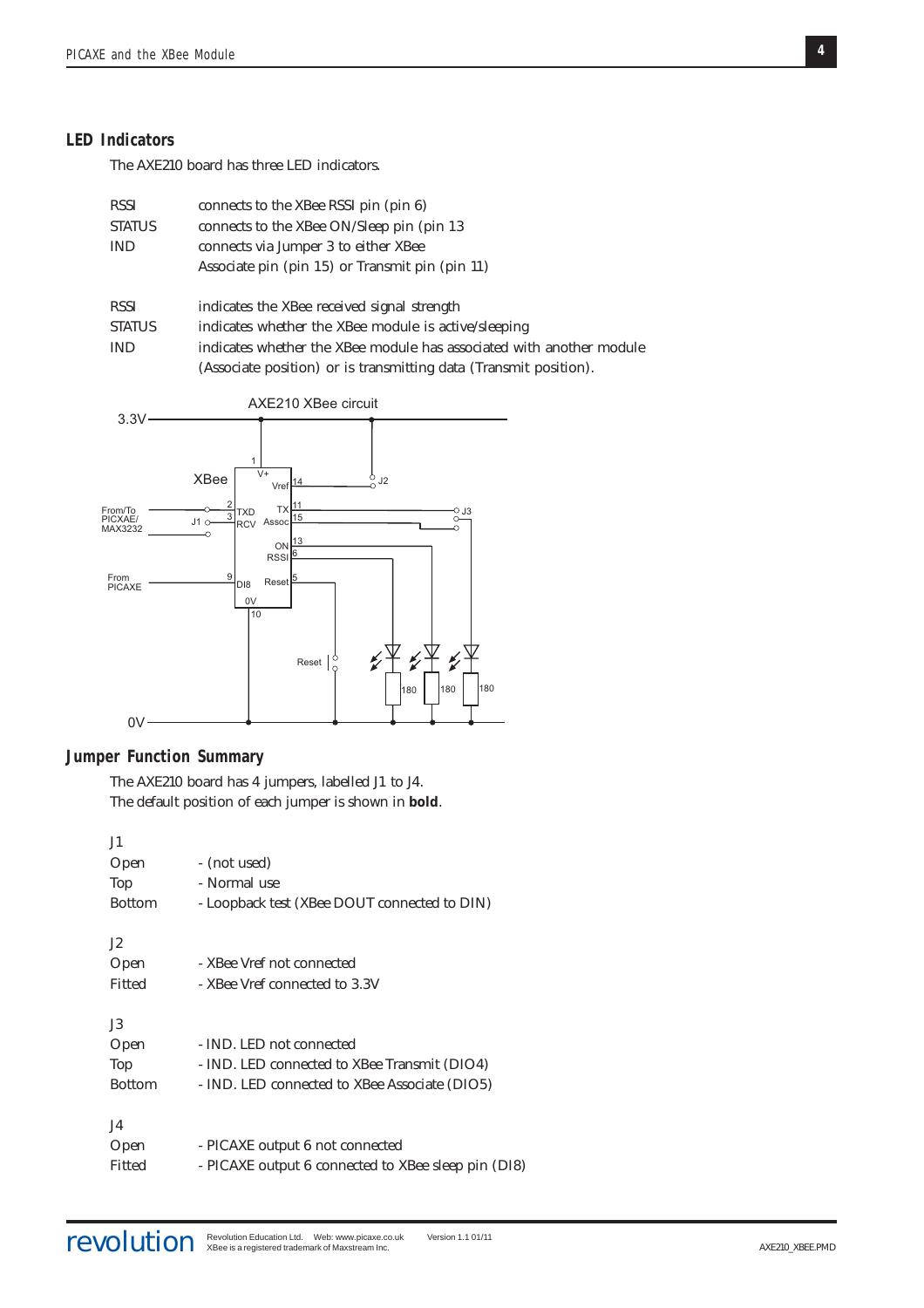### **Initial Setup Procedure.**

For the initial setup procedure you require two AXE210 connect boards Board A should contain a MAX3232CPE chip. Board B should contain a PICAXE-18M2 (or older 18A or 18X) chip.

Remember NEVER insert both chips into the same board!

| <b>Board A Configuration</b> | <b>Board B Configuration</b> |
|------------------------------|------------------------------|
| MAX3232CPE chip fitted.      | PICAXE chip fitted.          |
| Jumper 1 'top' position.     | Jumper 1 'bottom' position.  |
| Jumper 2 fitted.             | Jumper 2 fitted.             |
| Jumper 3 'bottom' position.  | Jumper 3 'bottom' position.  |
| Jumper 4 not fitted.         | Jumper 4 not fitted.         |

The purpose of this procedure is to reset and then configure the two XBee modules so that they can communicate. It does not use the PICAXE chip (see test 2).

- 1. Insert one XBee module into board A.
- 2. Connect board A to the PICAXE download cable.
- 3. Run the Programming Editor software. Ensure the correct serial port is selected (View>Options>Serial Port menu).
- 4. Select the PICAXE>Wizard>AXE210 PICAXE Connect>XBee Setup menu.
- 5. Make sure the PC baud rate option matches the current XBee setting. For new modules this will be 9600.
- 6. Click the 'Read Version' button. This will confirm the module is correctly powered and connected.
- 7. If not using a new module, click the 'Factory Reset' button. This will reset all current settings of the XBee module, and also reset the baud rate to 9600.
- 8. In the 'Set XBee baud rate' option select 2400. Click 'Write' to configure the XBee to always use a baud rate of 2400. The 'PC baud rate' option will now also automatically change to 2400.
- 9. Click the 'Read Version' button again. This will
- confirm the module is correctly operating at the new baud rate.
- 10. Remove the XBee module and put into board B.
- 11. Repeat steps 5-9 for the second XBee module, so that it is also working at a baud rate of 2400.

Both modules are now set in the default configuration, at a baud rate of 2400. In this condition they will respond to any XBee module (ie they are address independent). We will look at how to use unique addresses next time. The boards are now ready for Communications Test 1.

| ■ XBee (2400,n,8,1)                                                      |                                                                                                                                                                                     |
|--------------------------------------------------------------------------|-------------------------------------------------------------------------------------------------------------------------------------------------------------------------------------|
| File Edit Help<br>PC Baud Rate<br>$C$ 1200 $F$ 2400<br>$C$ 4800 $C$ 9600 | Set XBee Baud Rate<br>$1200$ $(F 2400)$<br>Wate<br>$C$ 4800 $C$ 9600                                                                                                                |
| Buffer                                                                   | Communications<br>Read<br>Channel C<br>Pan ID: 3332<br>Wate<br>Destination Address<br>Address Mode: (F Short [16 bit]<br>C Long (64 bit)<br>DH: 0<br>Read<br>DL: 0<br>Wate<br>MY: 0 |
| Read Version<br>Ping Test                                                | Factory Reset                                                                                                                                                                       |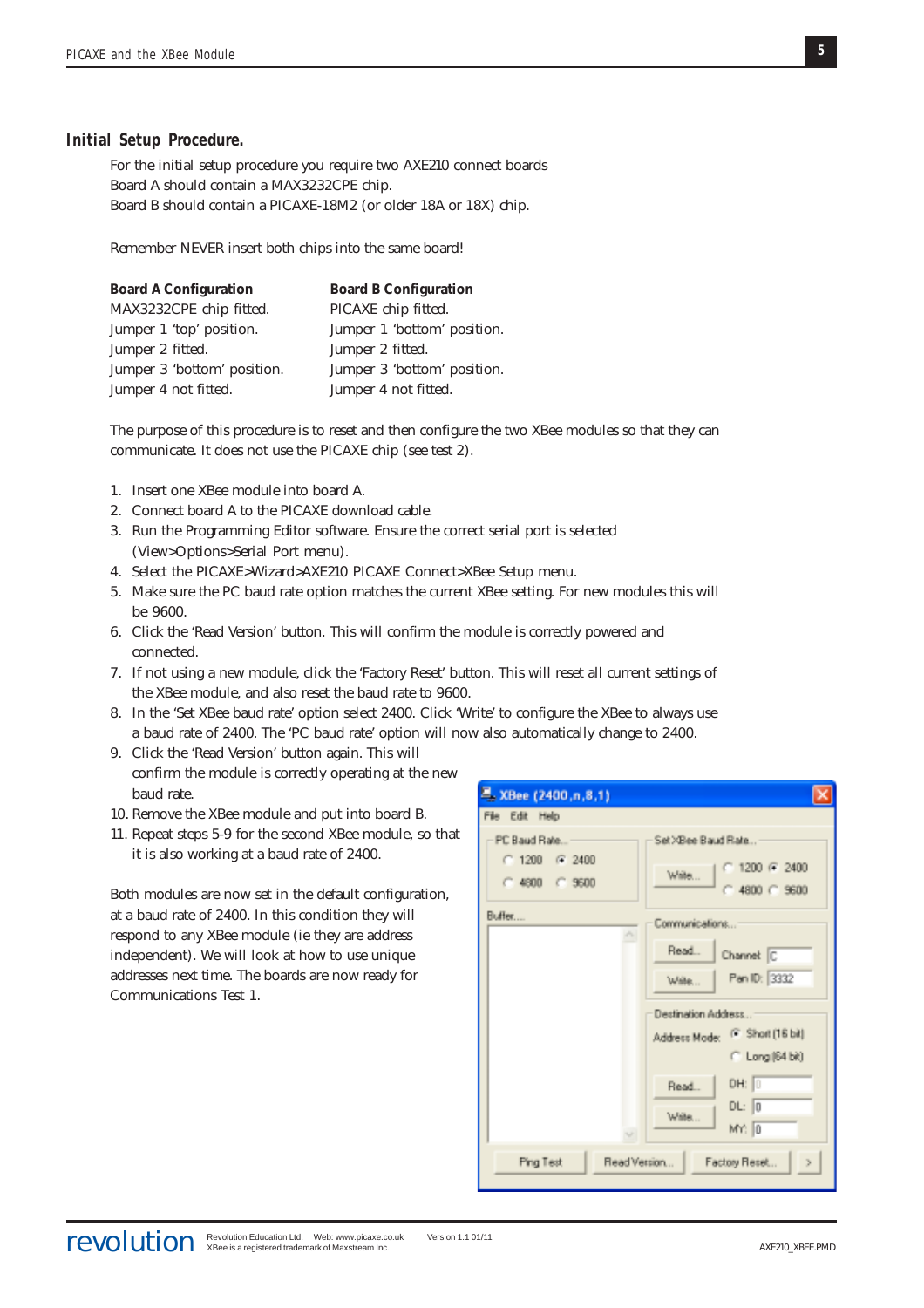# **Communications Test 1 – Ping Test**

| <b>Board A Configuration</b> | <b>Board B Configuration</b> |
|------------------------------|------------------------------|
| MAX3232CPE chip fitted.      | PICAXE chip fitted.          |
| Jumper 1 'top' position.     | Jumper 1 'bottom' position.  |
| Jumper 2 fitted.             | Jumper 2 fitted.             |
| Jumper 3 'bottom' position.  | Jumper 3 'bottom' position.  |
| Jumper 4 not fitted.         | Jumper 4 not fitted.         |

To test communication between the modules we first perform a 'ping test'. In this test the computer sends serial data to the XBee module on board A. Board A then transmits the data over the wireless link. This data is received by board B and immediately 'pinged' (echoed) back to module A, which in turn transmits the received data back up the serial cable to the computer. The PICAXE chip is not used, as is it bypassed via jumper link 1 on board B. This jumper link connects the RX and TX lines of the XBee module together, so that anything received by the XBee module is instantly transmitted back as an 'echo'.

- 1. Connect board A to the PICAXE download cable.
- 2. Place board B approximately 1m away from board A.
- 3. Run the Programming Editor software. Ensure the correct serial port is selected (View>Options>Serial Port menu).
- 4. Select the PICAXE>Wizard>AXE210 PICAXE Connect>XBee Setup menu.
- 5. Make sure the PC baud rate option matches the current XBee setting, which should be 2400.
- 6. Click the 'Ping Test' button. If all boards are configured correctly and operating a text string will be transmitted by board A, echoed by board B, and then displayed on the computer screen. The RSSI LED on both boards should light whilst they are communicating.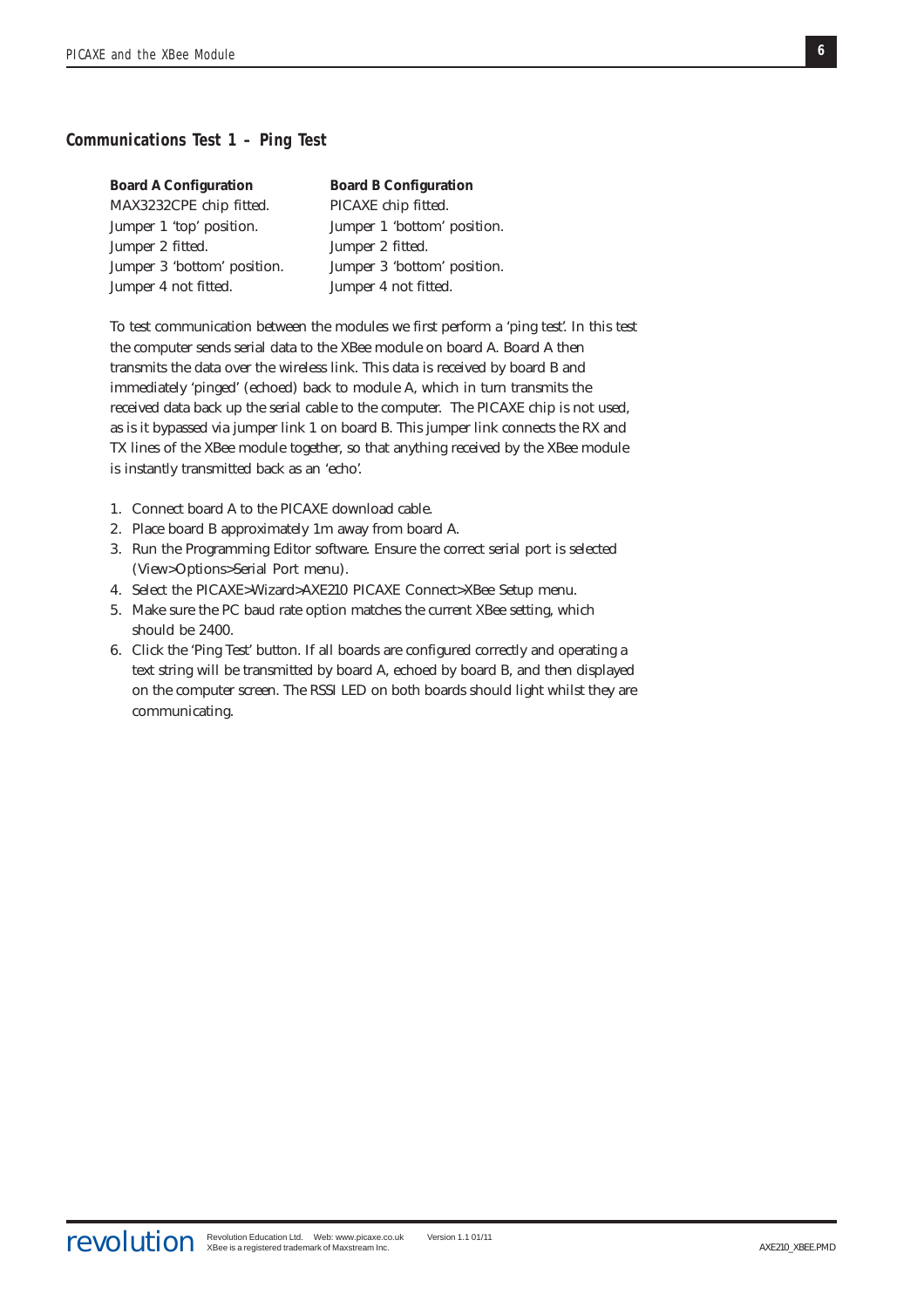# **Communications Test 2 – PICAXE to PC Test**

| <b>Board A Configuration</b> | <b>Board B Configuration</b> |
|------------------------------|------------------------------|
| MAX3232CPE chip fitted.      | PICAXE chip fitted.          |
| Jumper 1 'top' position.     | Jumper 1 'top' position.     |
| Jumper 2 fitted.             | Jumper 2 fitted.             |
| Jumper 3 'bottom' position.  | Jumper 3 'bottom' position.  |
| Jumper 4 not fitted.         | Jumper 4 not fitted.         |

If you have just performed test 1 remember to move the 'Jumper 1' position on board B.

In this second test, data is transmitted from the PICAXE chip on board B. The data is received by board A, which then displays the data on the computer screen. This tests that the PICAXE chip can transmit data over the wireless link.

- 1. Connect the PICAXE download cable to board B.
- 2. Download the following program into the PICAXE chip.

```
init: high 7
      pause 100
main: serout 7, T2400, ("Value =", #b1,CR,LF)
      let b1 = b1 + 1
      pause 500
      goto main
```
- 3. Remove the download cable from board B and connect to board A.
- 4. Click the PICAXE>Terminal menu and make sure the baud rate is set to 2400.
- 5. The data being transmitted by board B should now be displayed in the terminal Window.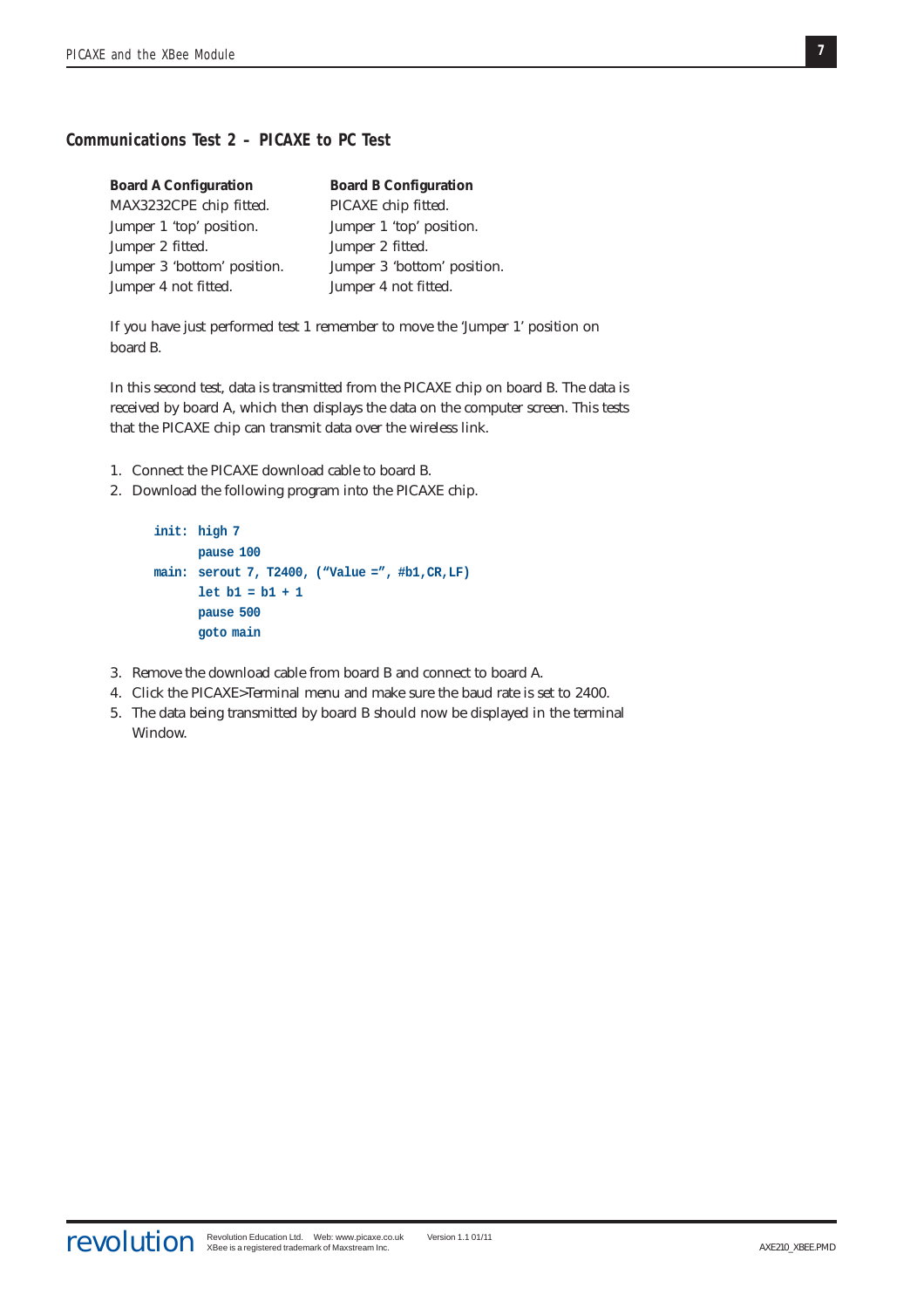### **XBee Addressing**

The previous two tests used the XBee module in its default state, where it will broadcast to, and receive data from, any other XBee module. However one of the main advantages of the XBee modules is that they can be configured to communicate with unique devices  $-$  e.g. two modules can be setup so they will only 'talk' to each other, ignoring information from any other module. So it is also useful to study a couple of sample projects where the modules are configured to only talk to each other.

Before going any further it is necessary to define some XBee terms. It is also strongly recommended that the XBee datasheet (available from www.maxstream.net) is studied.

## **Broadcast Channel <CH>**

The XBee modules can communicate on different 'broadcast channels'. All XBee modules in the same network must be on the same channel. By placing different networks on different channels, interference can be reduced. By changing channel you may also reduce interference from, for instance, a home computer WiFi setup. **Baud Rate <BD>**

To communicate, all XBee units must be operating at the same baud rate. For PICAXE setups it is recommended to use a baud rate setting of 2400, as this is compatible with all PICAXE chips. Although this is fairly slow by modern standards, it is quite adequate for most PICAXE projects.

#### **Network Group <ID>**

The XBee modules can be configured to work in 'Network Groups' (referred to as 'PAN ID' in the XBee documentation). Each module will only respond to devices in its own group. The group is defined by a 16-bit number.

### **Serial Number <SH> <SL>**

Each XBee unit has a unique 64-bit serial number (aka 'long address'). This serial number is factory loaded and cannot be changed. When transmitting data you can choose to address the data to a unique device, identified by its serial number. The serial number is printed on the bottom of the XBee module.

# **Nickname <MY>**

Each XBee unit can also be set with a user configurable 16-bit 'my nickname' (aka 'short address'). The advantage of the 'nickname' over the serial number is that it uses less memory in a PICAXE program. It also allows XBee units to be easily interchanged within an existing system by re-programming a replacement module (which would have a different serial number) with the existing nickname.

## **Summary for successful communication between XBee units:**

- 1) All modules that wish to communicate must use the same baud rate.
- 2) All modules that wish to communicate must be on the same broadcast channel.
- 3) All modules that wish to communicate must be in the same network group.
- 4) Each XBee module can be configured to transmit to:
	- · Any module
	- · Module(s) with a specific 'nickname'
	- · A unique module with a specific 'serial number'
- 5) Each XBee module can be configured to receive data:
	- · From any module
	- · Only when its 'nickname' is used
	- · Only when its 'serial number' is used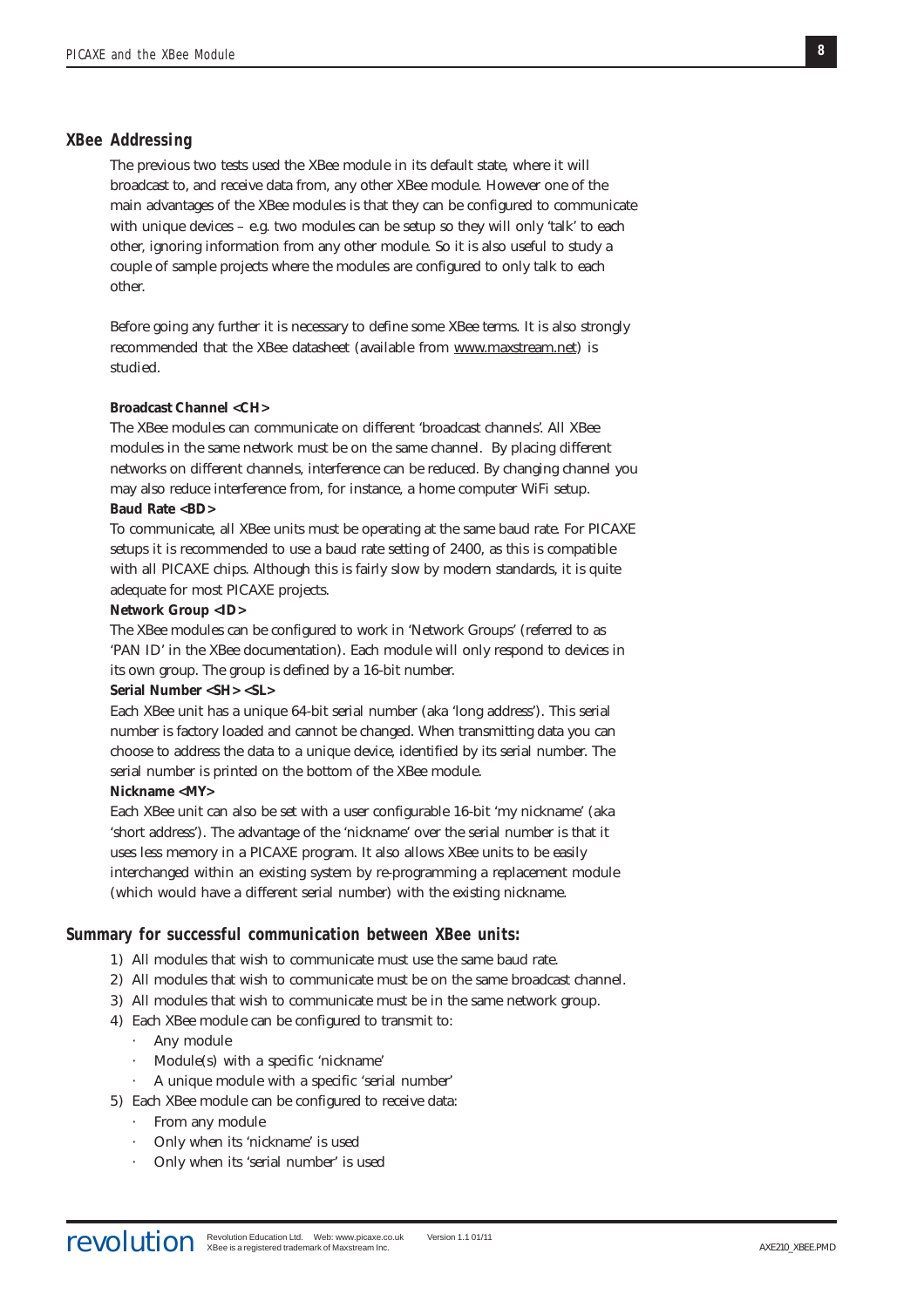# **Project Example 1 – Temperature and Light Sensors**

In this first example project a DS18B20 temperature sensor and a Light Dependant Resistor are connected to the PICAXE-18X chip. The data from these sensors is then transmitted to a second XBee unit that is connected to a computer.Unique 'nickname' addressing will be used, so the data is only shared by these two modules. In this case the nickname of module 1 will be set to '1234' and the nickname of module 2 to '4321'.

The first task is to configure the two XBee modules with the correct settings using the Wizard in the PICAXE Programming Editor software. To do this insert the MAX3232 chip into the AXE210 connect board (remove any PICAXE chip) and make sure jumper J1 is in the 'top' position. Then click the PICAXE>Wizards>AXE210 Connect>XBee Setup menu.

The settings required by each module are shown below:

|                                      | <b>XBee (Board A)</b> | <b>XBee (Board B)</b> |
|--------------------------------------|-----------------------|-----------------------|
| $\langle$ BD> Baud Rate              | 2400                  | 2400                  |
| <ch> Broadcast Channel</ch>          | C                     | C                     |
| $\langle$ ID> Network Group (PAN ID) | 3332                  | 3332                  |
| <dl> Destination nickname</dl>       | 4321                  | 1234                  |
| <my> My short nickname</my>          | 1234                  | 4321                  |

Note that all the settings are the same, apart from the 'my nickname' and 'destination nickname' values which are swapped between the two modules so that they can correctly identify each other.

After programming the units (by pressing the 'Write' button in each section) it is a good idea to do a 'Ping Test' to check the two units are communicating correctly with each other. Details of how to do this test are given in the initial setup procedure.

On one AXE210 connect board (board A) insert a PICAXE chip and then connect a LDR light sensor and a DS18B20 temperature sensor to the PICAXE input pins (at the top of the board) as shown below. The LDR is connected to input 0 and the temperature sensor to input 1.

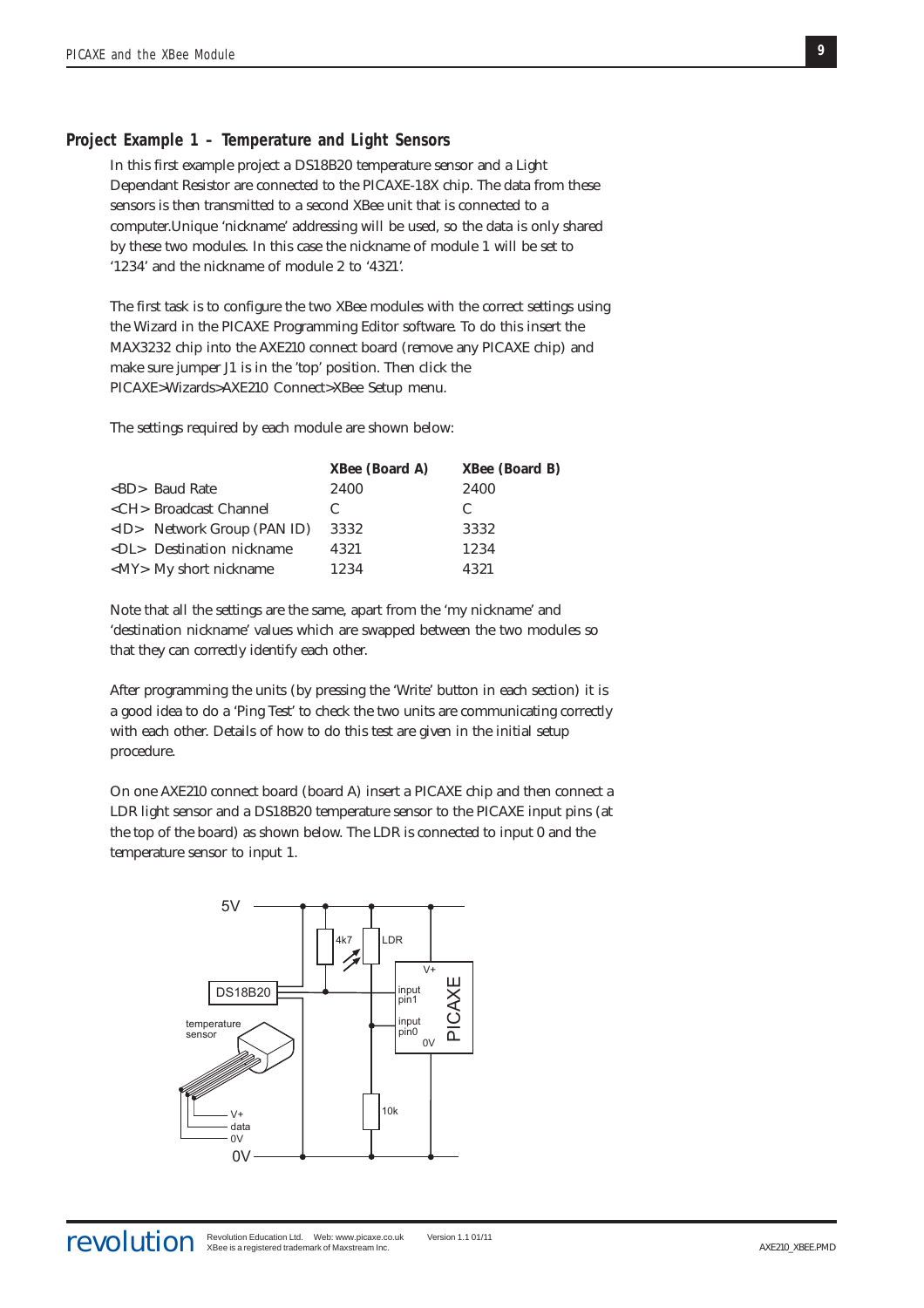Connect board A to the computer and download the following program into the PICAXE chip. It reads the light and temperature values every second and then transmits them via the XBee unit.

```
symbol TAB = 9
init: high B.7
            pause 100
            serout B.7, T2400, ("Light",TAB,"Temp",CR,LF)
main: readadc C.0,b0
           readtemp C.1,b1
            serout B.7, T2400, ( #b0,TAB,#b1,CR,LF)
            pause 1000
            goto main
```


In this program the 'init' section sets the serial pin high and then waits for 100ms. This gives the XBee time to 'reset and wake up'. The main loop then reads the light value (readadc on input0) and temperature value (readtemp on input1) and transmits the data every second.

Disconnect board A (PICAXE) from the computer and then reconnect board B (fitted with a MAX3232) to the computer. Now click the PICAXE>Terminal menu and make sure the baud rate is set to 2400. The data being transmitted by board 1 should now be displayed in two columns in the Terminal window. That's it – data is being transmitted wirelessly!

## **Data logging Software**

PICAXE users often ask for simple serial datalogging software to allow recordings from a PICAXE project like this to be stored to a computer file, so that the data can be later analysed in, for instance, an Excel graph.

One free piece of software to do this is 'RS232 Data Logger' from Eltima Software (www.eltima.com). This software is very simple to use. Just highlight the serial COM port, enter the filename, enter the serial port settings (for PICAXE projects use 2400-8-None-1-None) and click 'Start logging '!

Once the logging is complete the file can be opened in, for example, Excel for analysis. To open this type of file in Excel simply click the File>Open menu and then select files of type: 'Text Files (\*.prn, \*.csv, \*.txt)'

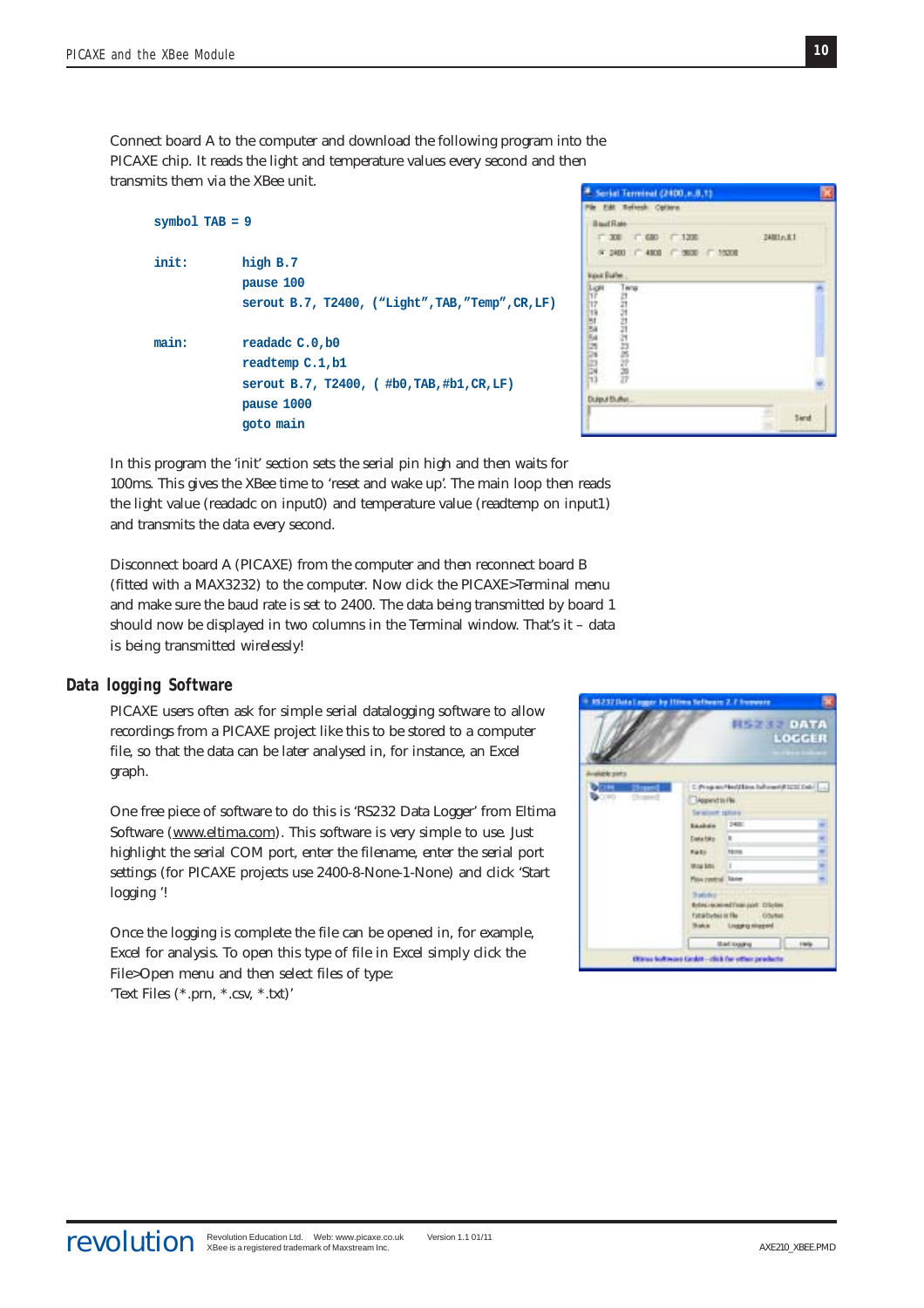# **Project 2 – Light and temperature warning LEDs!**

This second project uses PICAXE to PICAXE communication. The hardware on board A will stay the same, but board B will now be fitted with a PICAXE chip and two output LEDs (on outputs 0 and 1) so that it can indicate the state of the temperature and light readings from board A. Remember to remove the MAX3232 chip!

The first task is to download a new PICAXE program into board A.

```
init: high B.7
           pause 100
main: readadc C.0,b0
           readtemp C.1,b1
           serout B.7, T2400, ($55,$55,b0, b1)
           pause 1000
           goto main
```
Note that it is no longer necessary to have the # before the variable names, because raw byte data is now being transmitted (rather than transmitting ASCII characters). Each transmission is also preceded by two \$55 characters - this is a simple method to ensure that only valid data is accepted by the receiver.

It is now necessary to download a matching receiving program to board B.

| main:      | serin C.7, T2400, (\$55,\$55), b0, b1 |
|------------|---------------------------------------|
|            | debug                                 |
| test LDR:  | if b0 > 40 then LDR high              |
| LDR low:   | low B.0                               |
|            | goto test temp                        |
| LDR high:  | high $B.0$                            |
| test temp: | if b1> 20 then temp high              |
| temp low   | low B.1                               |
|            | goto main                             |
| temp high: | high B.1                              |
|            | goto main                             |

This program waits until it receives valid data from the transmitter. The LEDs are then switched on and off accordingly. The (optional) debug command can be used to display (on the computer screen) which values are being transmitted during testing – this program uses '80' as the light threshold value and '20' as the temperature threshold, you may need to tweak these values slightly depending on how bright/hot your room is!